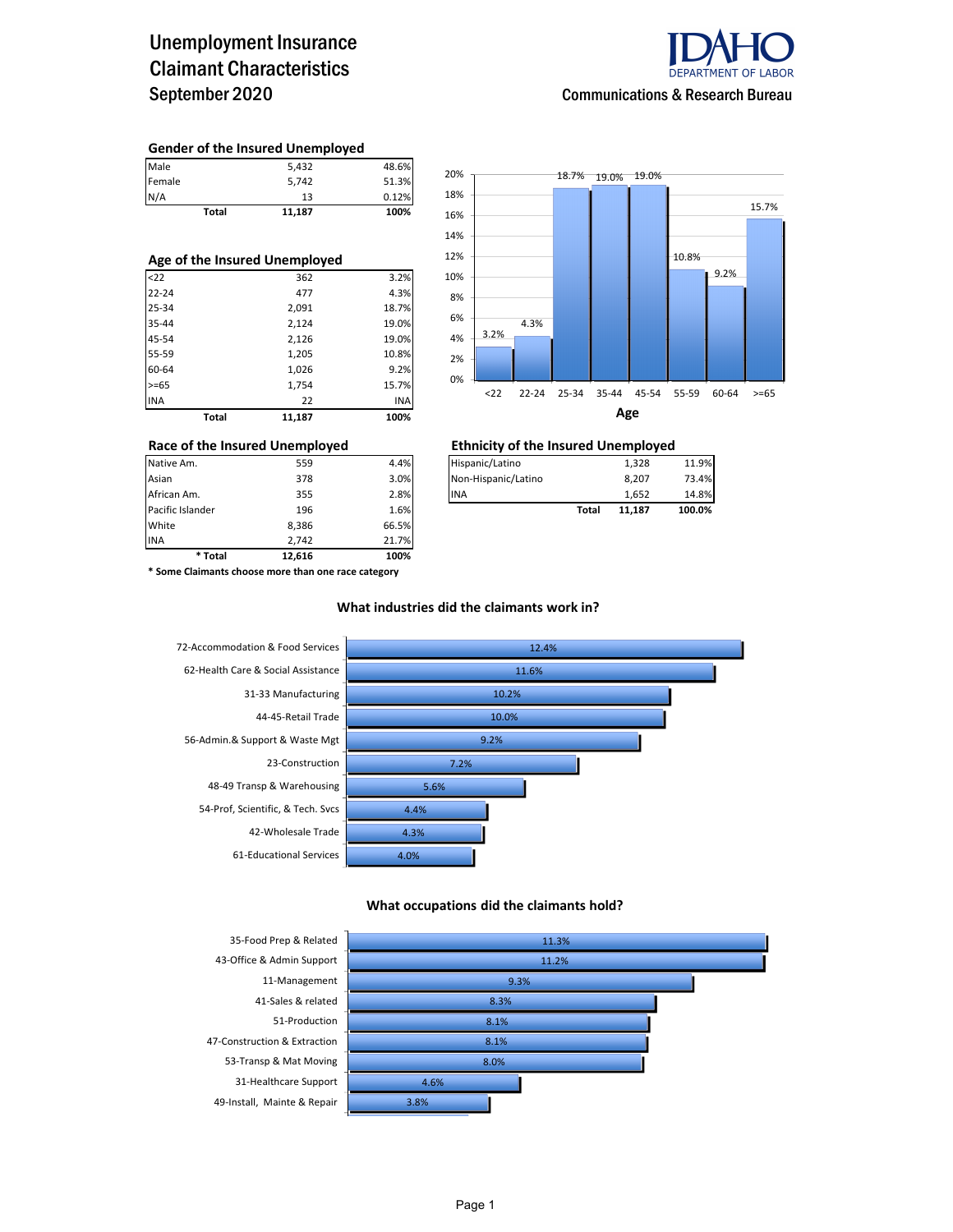# Unemployment Insurance Claimant Characteristics September 2020 Communications & Research Bureau



|                                                              | September |       | <b>August</b> |       | <b>Monthly</b>    | September      | Yearly            |      |
|--------------------------------------------------------------|-----------|-------|---------------|-------|-------------------|----------------|-------------------|------|
| <b>Demographics</b>                                          | 2020      |       | 2020          |       | <b>Difference</b> | 2019           | <b>Difference</b> |      |
|                                                              |           |       |               |       |                   |                |                   |      |
| Gender:                                                      |           |       |               |       |                   |                |                   |      |
| Male                                                         | 5,432     | 48.6% | 7,489         | 45.8% | $-2,057$          | 1,590          | 51.2%             | 3842 |
| Female                                                       | 5,742     | 51.3% | 8,846         | 54.1% | $-3,104$          | 1,514          | 48.7%             | 4228 |
| <b>INA</b>                                                   | 13        | 0.1%  | 10            | 0.1%  | 3                 | $\overline{2}$ | 0.1%              | 11   |
| <b>Total</b>                                                 | 11,187    |       | 16,345        |       | $-5,158$          | 3,106          |                   | 8081 |
| Race: NOTE: Claimants may choose more than one Race category |           |       |               |       |                   |                |                   |      |
| Native American                                              | 559       | N/A   | 768           | N/A   | $-209$            | 194            | N/A               | 365  |
| Asian                                                        | 378       | N/A   | 536           | N/A   | $-158$            | 108            | N/A               | 270  |
| African American                                             | 355       | N/A   | 571           | N/A   | $-216$            | 85             | N/A               | 270  |
| Pacific Islander                                             | 196       | N/A   | 282           | N/A   | $-86$             | 41             | N/A               | 155  |
| White                                                        | 8,386     | N/A   | 14,026        | N/A   | $-5,640$          | 2,526          | N/A               | 5860 |
| <b>INA</b>                                                   | 2,742     | N/A   | 4,018         | N/A   | $-1,276$          | 908            | N/A               | 1834 |
|                                                              |           |       |               |       |                   |                |                   |      |
| <b>Ethnicity:</b>                                            |           |       |               |       |                   |                |                   |      |
| Hispanic/Latino                                              | 1,328     | 11.9% | 1,944         | 11.9% | $-616$            | 326            | 10.5%             | 1002 |
| Non-Hispanic/Latino                                          | 8,207     | 73.4% | 12,272        | 75.1% | $-4,065$          | 2,294          | 73.9%             | 5913 |
| <b>INA</b>                                                   | 1,652     | 14.8% | 2,129         | 13.0% | $-477$            | 486            | 15.6%             | 1166 |
|                                                              |           |       |               |       |                   |                |                   |      |
| Age:                                                         |           |       |               |       |                   |                |                   |      |
| $22$                                                         | 362       | 3.2%  | 739           | 4.5%  | $-377$            | 46             | 1.5%              | 316  |
| $22 - 24$                                                    | 477       | 4.3%  | 809           | 4.9%  | $-332$            | 63             | 2.0%              | 414  |
| 25-34                                                        | 2,091     | 18.7% | 3,388         | 20.7% | $-1,297$          | 507            | 16.3%             | 1584 |
| 35-44                                                        | 2,124     | 19.0% | 3,131         | 19.2% | $-1,007$          | 613            | 19.7%             | 1511 |
| 45-54                                                        | 2,126     | 19.0% | 3,011         | 18.4% | $-885$            | 803            | 25.9%             | 1323 |
| 55-59                                                        | 1,205     | 10.8% | 1,669         | 10.2% | $-464$            | 459            | 14.8%             | 746  |
| 60-64                                                        | 1,026     | 9.2%  | 1,407         | 8.6%  | $-381$            | 326            | 10.5%             | 700  |
| $>= 65$                                                      | 1,754     | 15.7% | 2,169         | 13.3% | $-415$            | 289            | 9.3%              | 1465 |
| <b>Total</b>                                                 | 11,165    |       | 16,323        |       | $-5,158$          | 3,106          |                   | 8059 |